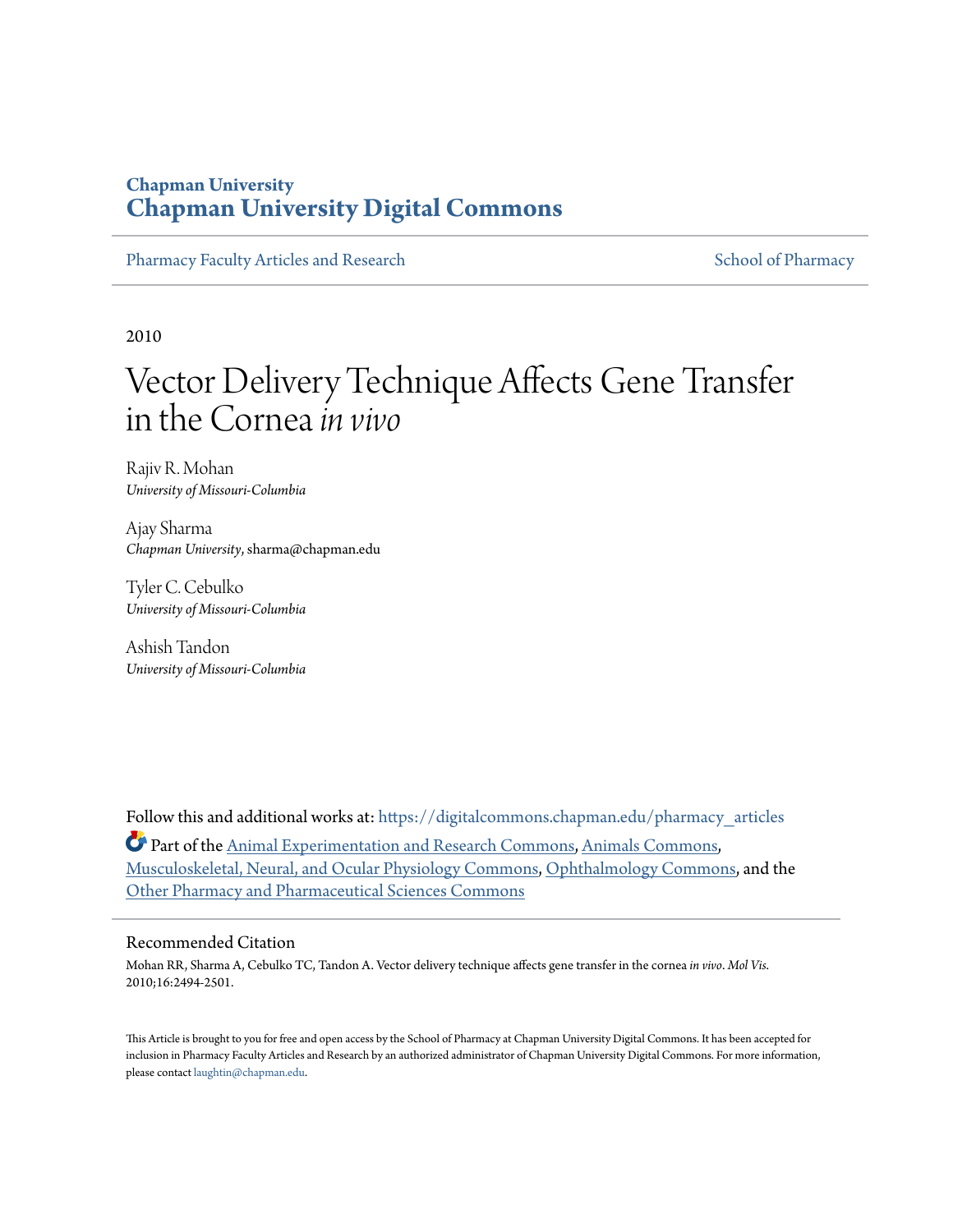# Vector Delivery Technique Affects Gene Transfer in the Cornea*in vivo*

## **Comments**

This article was originally published in *[Molecular Vision](http://www.molvis.org/molvis/v16/a267/)*, volume 16, in 2010.

# **Creative Commons License**

This work is licensed under a [Creative Commons Attribution-Noncommercial-No Derivative Works 3.0](https://creativecommons.org/licenses/by-nc-nd/3.0/) [License.](https://creativecommons.org/licenses/by-nc-nd/3.0/)

### **Copyright** Molecular Vision

This article is available at Chapman University Digital Commons: [https://digitalcommons.chapman.edu/pharmacy\\_articles/557](https://digitalcommons.chapman.edu/pharmacy_articles/557?utm_source=digitalcommons.chapman.edu%2Fpharmacy_articles%2F557&utm_medium=PDF&utm_campaign=PDFCoverPages)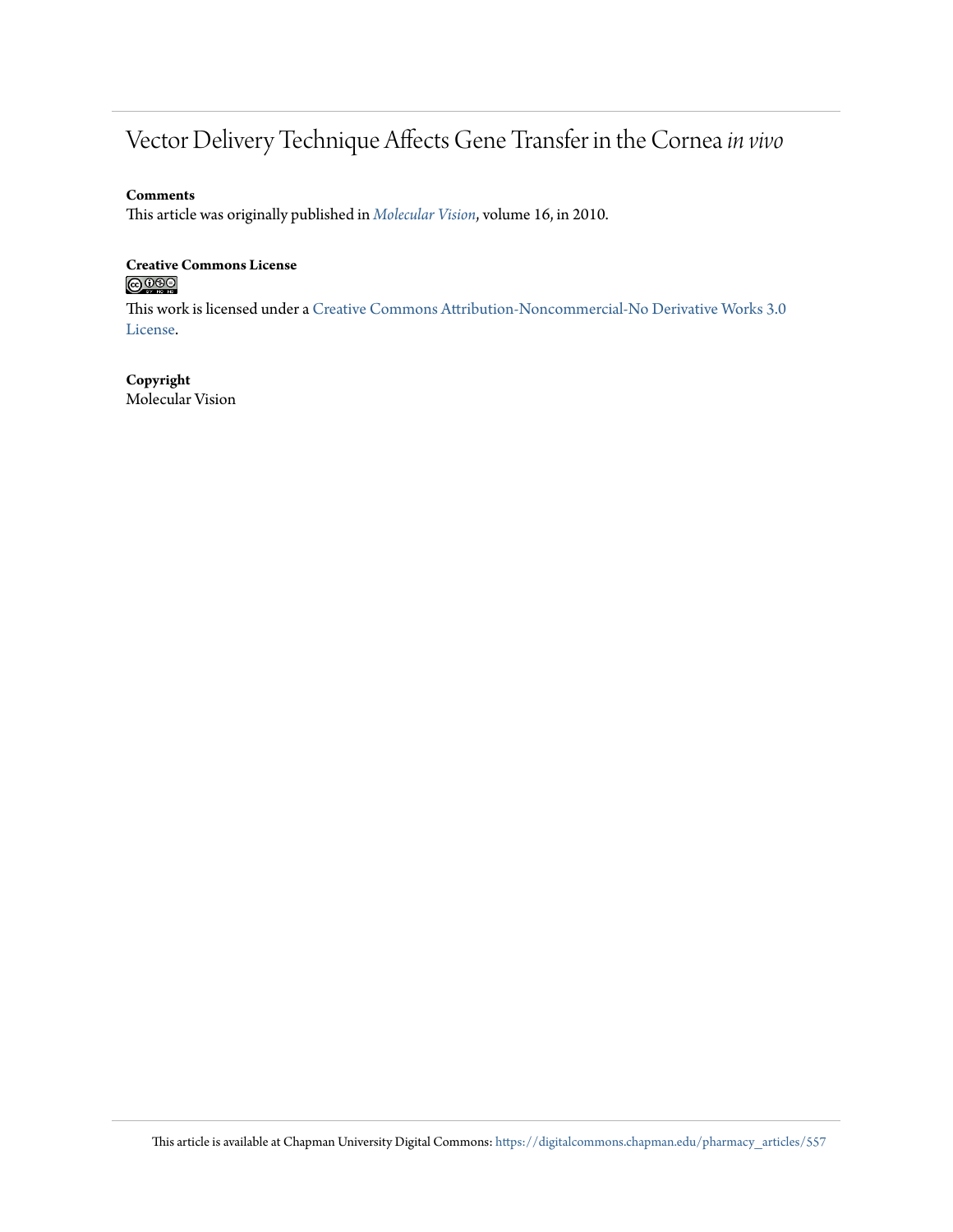

# **Vector delivery technique affects gene transfer in the cornea in vivo**

**Rajiv R. Mohan,1,2,3 Ajay Sharma,1,2 Tyler C. Cebulko,1,2 Ashish Tandon1,2**

*<sup>1</sup>Mason Eye Institute, School of Medicine, University of Missouri, Columbia, MO; <sup>2</sup>Ophthalmology Research, Harry S. Truman Memorial Veterans' Hospital, Columbia, MO; <sup>3</sup>Department of Ophthalmology, College of Veterinary Medicine, University of Missouri, Columbia, MO*

**Purpose:** This study tested whether controlled drying of the cornea increases vector absorption in mouse and rabbit corneas in vivo and human cornea ex vivo, and studied the effects of corneal drying on gene transfer, structure and inflammatory reaction in the mouse cornea in vivo.

**Methods:** Female C57 black mice and New Zealand White rabbits were used for in vivo studies. Donor human corneas were used for ex vivo experiments. A hair dryer was used for drying the corneas after removing corneal epithelium by gentle scraping. The corneas received no, once, twice, thrice, or five times warm air for 10 s with a 5 s interval after each 10 s hair dryer application. Thereafter, balanced salt solution (BSS) was topically applied immediately on the cornea for 2 min using a custom-cloning cylinder. The absorbed BSS was quantified using Hamilton microsyringes. The adenoassociated virus 8 (AAV8) vector  $(1.1 \times 10^8$  genomic copies/ $\mu$ l) expressing marker gene was used to study the effect of corneal drying on gene transfer. Animals were sacrificed on day 14 and gene expression was analyzed using commercial staining kit. Morphological changes and infiltration of inflammatory cells were examined with H  $\&$  E staining and immunocytochemistry.

**Results:** Mice, rabbit or human corneas subjected to no or 10 s drying showed 6%–8% BSS absorption whereas 20, 30, or 50 s corneal drying showed significantly high  $14\% - 19\%$  (p<0.001),  $21\% - 22\%$  (p<0.001), and  $25\% - 27\%$  (p<0.001) BSS absorption, respectively. The AAV8 application on mouse cornea after 50 s drying showed significantly higher transgene delivery (p<0.05) in vivo with mild-to-moderate changes in corneal morphology. The 30 s of drying also showed significantly (p<0.05) high transgene delivery in mouse stroma in vivo without jeopardizing corneal morphology whereas 10 or 20 s drying showed moderate degree of gene transfer with no altered corneal morphology. Corneas that underwent 50 s drying showed high CD11b-positive cells ( $p<0.01$ ) compared to control corneas whereas 20 or 30 s airdried corneas showed insignificant CD11b-positive cells compared to control corneas.

**Conclusions:** Controlled corneal drying with hair dryer increases vector absorption significantly. The dispensing of efficacious AAV serotype into cornea with optimized minimally invasive topical application technique could provide high and targeted expression of therapeutic genes in the stroma in vivo without causing significant side effects.

Gene therapy is an attractive approach to treat ocular diseases. Preclinical corneal gene therapy studies in animal models have shown promising results [1-5]. Nonetheless, untargeted and uncontrolled gene delivery remains a major challenge. The clinical application of gene therapy for corneal diseases is contingent on delivery of the therapeutic genes in a tissue selective manner. Our central hypothesis is that vector and vector-delivery techniques regulate transgene delivery in the cornea, and a suitable combination of efficacious vector and vector-delivery technique can successfully deliver therapeutic genes into keratocytes or stroma of the cornea in vivo. Among various gene transfer vectors tested for corneal gene therapy, viral vectors have emerged as favored vectors as they exhibited high transgene expression for longer duration [5-7]. We found adeno-associated virus (AAV) vectors to be highly efficient and safe for delivering foreign genes in rodent, rabbit, equine and human cornea in vitro and in vivo [5,6,8-11]. A varied degree of tissue selective tropism among AAV serotypes has also been observed for the cornea like other tissues [9-12]. The AAV serotypes 5, 8, and 9 showed superior transduction efficiency for transporting genes in the rodent or rabbit cornea in vivo among various tested AAV serotypes [10,11,13-15]. A careful literature survey revealed that the efficacy of numerous vectors has been examined for corneal gene therapy but no efforts have been made to study the role of vector-delivery techniques in corneal gene transfer.

The stroma constitutes 90% of the corneal tissue and its cellular components play important role in maintaining corneal transparency, function and pathology. The stroma is affected in a variety of corneal disorders such as graft rejection, haze, neovascularization, herpes keratitis, fibrosis and scarring. Gene therapy treatments without any side effects to treat stromal corneal disorders require localized expression of therapeutic genes into keratocytes and/or the stroma. For this purpose, numerous recombinant viruses and lipids were tested administering variable volume, concentration, strength, duration and frequency of vector in the cornea via

Correspondence to: Rajiv R. Mohan, Ph.D., Mason Eye Institute, School of Medicine, University of Missouri-Columbia, 1 Hospital Drive, Columbia, MO, 65212; Phone: (573) 884-1449; FAX: (573) 814 6551; email: mohanr@health.missouri.edu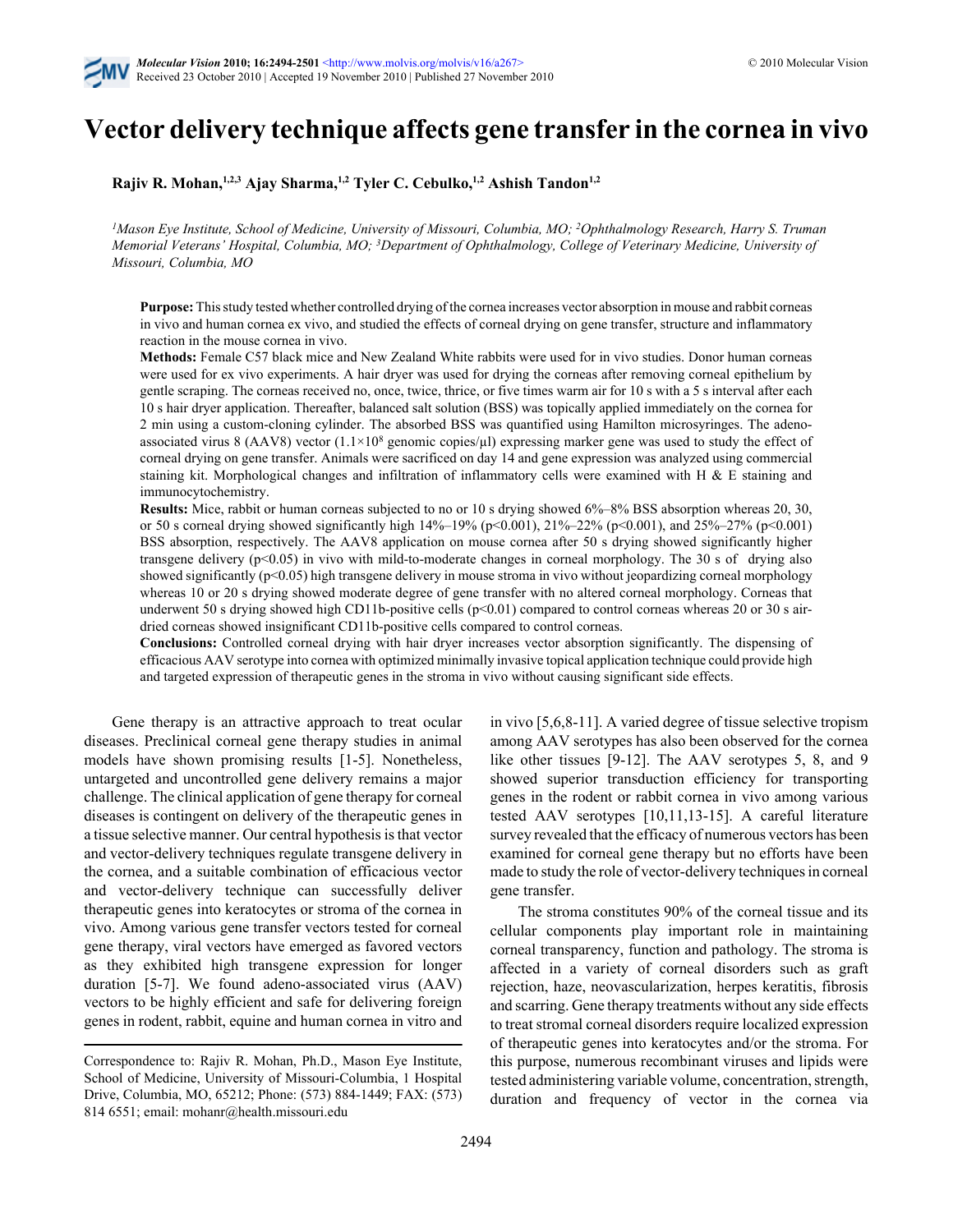microinjection, topical, electroporation, ultrasound or gene gun [16]. Most of these studies are focused on identifying an optimal vector and dose for delivering genes in the cornea in vivo. To the best of our knowledge, no study harvested vector delivery-techniques as a tool and studied its role for enhancing and targeting gene delivery in the corneal stroma in vivo.

The hydration and porosity of the cornea regulate its transparency [17]. The cornea constantly absorbs fluid from the aqueous humor and limbal blood vessels and becomes hazy if not pumped out by the endothelium [18]. The cadaver human corneas are often hazy due to absorption of aqueous humor but their transparency can be restored by incubating tissue in warm and ventilated chamber at 31 °C [19]. Furthermore, the drying of the cornea with a hair dryer is a known conventional treatment for Fuchs' dystrophy among patients in eye clinic [20]. These observations prompted us to hypothesize that controlled drying of the cornea with a defined technique will deplete water content and increase vector absorption applied topically immediately on the dried cornea without jeopardizing corneal function. The present study tested this hypothesis using hair dryer, AAV8 vector and topical application technique. Topical application is the most acceptable method for delivering therapeutics in the eye. The specific aims of the study were to evaluate whether controlled drying of the cornea increases vector absorption in mouse and rabbit corneas in vivo and human cornea ex vivo, and examined the effects of defined drying technique on gene transfer, corneal structure and inflammatory reaction using an in vivo mouse model.

#### **METHODS**

*In vivo and ex vivo model:* Six to eight week old female C57 mice (18–21 g) and New Zealand White rabbits (2.5–3.0 kg) were used for in vivo studies. The donor human corneas procured from eye banks were used for ex vivo investigations. All animals and human corneas were treated in accordance with the tenets of the ARVO Statement for the Use of Animals in Ophthalmic and Vision Research and the declaration of Helsinki. Mice were anesthetized with intramuscular injection of ketamine (130 mg/kg) and xylazine (8.8 mg/kg) whereas rabbits were anesthetized by intramuscular injection of ketamine hydrochloride (50 mg/kg) and xylazine hydrochloride (10 mg/kg). Topical ophthalmic 1% proparacaine hydrochloride solution (Alcon, Ft. Worth, TX) was instilled in each eye for local anesthesia.

*Topical drying and vector delivery technique:* The corneal epithelium of the mouse and rabbit corneas was removed by gentle scraping with a #64 Beaver blade (Becton–Dickinson, Franklin Lakes, NJ) under an operating microscope under general and local anesthesia. The epithelium of human cornea was removed similarly after placing tissue on the dried surface of the culture dish. After removing corneal epithelium eyes were washed with BSS (Alcon) and wiped with a merocel sponge. The Conair hair dryer of 234Watts (Model 1875; Conair, Stamford, CT) was used for drying the rodent, rabbit, and human corneas. The temperature and air-flow of warm air were 41 °C and 6.8 m/s, respectively, according to digital Velocicheck anemometer (Model 8330; TSI Inc., Shoreview, MN). The hair dryer was operated from a distance of 8 inches and approximately 45° angle to the eye. The corneas either received no warm air (control) or warm air once for 10 s, twice for 10 s with 5 s interval, or thrice for 10 s with 5 s interval after every round or five times for 10 s with 5 s interval after every round. Immediately after drying, 2 µl BSS or vector was topically applied on the mouse cornea and 50 µl on the human and rabbit corneas for two min using a custom-cloning cylinder. The cloning cylinder of 3 mm diameter was used for the mouse and 7 mm diameter for the rabbit and human corneas.

*Quantification of vector absorption:* Hamilton microsyringes (Hamilton, Reno, NV) and 0.2-2ul pipetman (Gilson, Middleton, WI) were used to dispense and quantify unabsorbed BSS or vector topically applied on the cornea using a cloning cylinder. After 2 min, all unabsorbed BSS/ vector volume of the total 2 µl BSS/vector applied on the mouse cornea  $(n=12)$  or 50 µl BSS applied on the rabbit (n=12) and human (n=12) corneas was collected and measured. The amount of vector absorbed by the animal and human corneas was calculated by subtracting unabsorbed BSS/vector volume from the total applied BSS/vector volume. The results are expressed in percent.

*AAV vector production:* AAV8 vector was generated using adenovirus free system following methods reported previously [10]. Briefly, human embryonic kidney (HEK) 293cells were co-transfected with AAV2-based genomic vector pARAP4, AAV8 Rep/Cap plasmid, and adenovirus helper plasmid in a ratio of 1:3:3. The pARAP4 expresses heat stable placental alkaline phosphatase (AP) under the regulation of Rous sarcoma virus (RSV) promoter/enhancer and simian virus 40 (SV40) polyadenylation sequence. The virus containing cell lysate was harvested at 62 h posttransfection. Recombinant viral stocks were purified by two sequential rounds of CsCl gradient ultracentrifugation. Collected viral fractions were pooled and dialyzed through two rounds of HEPES-buffered saline. Viral titer was determined by dot blot analysis using DIG labeled probes (Roche Applied Science, Indianapolis, IN). The AAV genomic plasmid (pARAP4) was obtained from Dr. Dusty Miller, Fred Hutchison Cancer Research Center, Seattle WA and pAAV2/8 plasmid was procured from Dr. James M. Wilson, Gene Therapy Program, Division of Medical Genetics, University of Pennsylvania, Philadelphia PA.

*AAV8 application to mouse cornea:* Thirty-six female C57 mice were used to study the effects of drying the levels of gene transfer. The study was approved by the Animal Care and Use Committees of the University of Missouri-Columbia and Harry S. Truman Memorial Veterans' Hospital Columbia,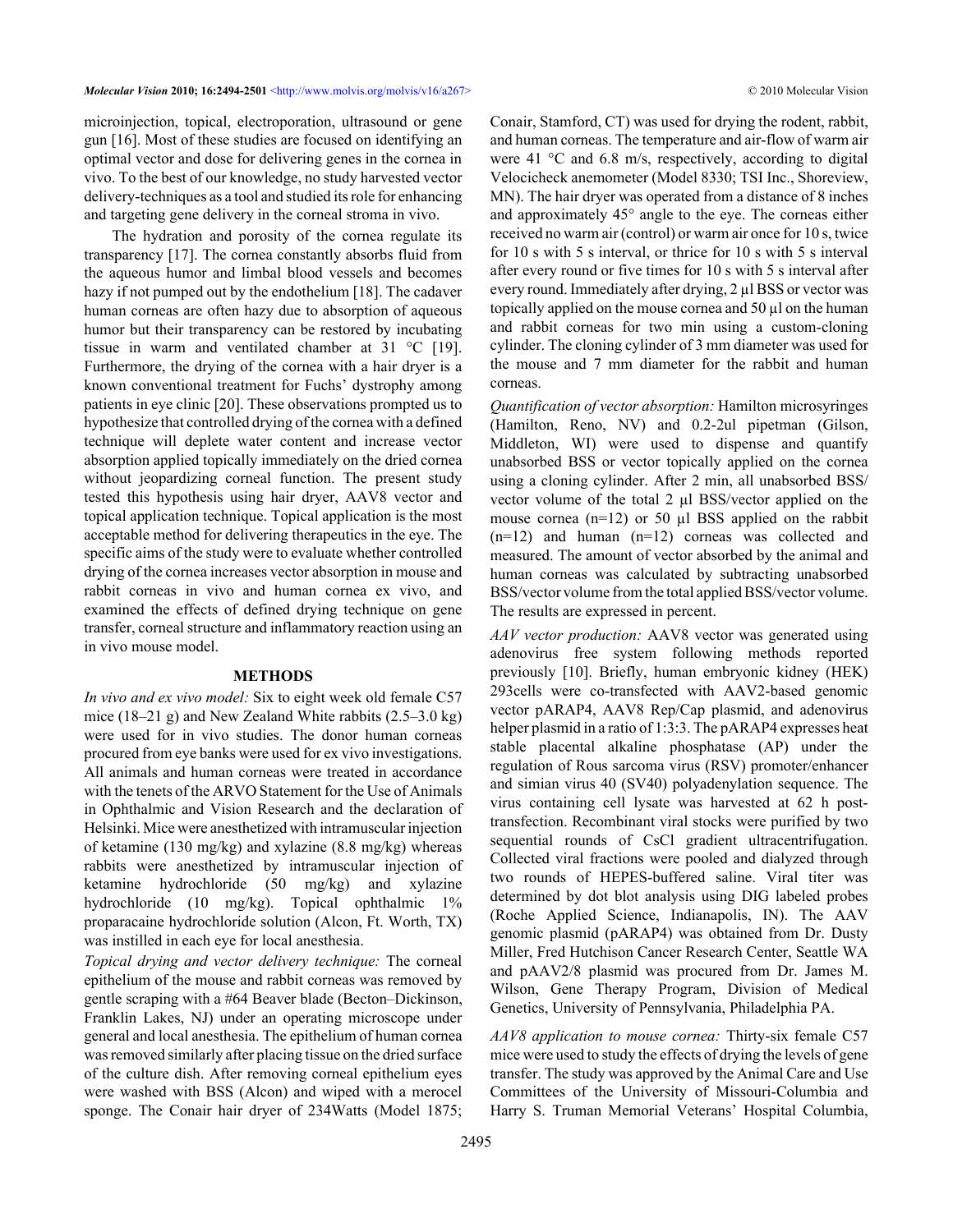

Figure 1. Representative image showing newly-defined vector application technique using cloning cylinder. **A**: Mouse cornea, in vivo. **B**: Rabbit cornea, in vivo. **C**: Human cornea, ex vivo.

MO. Mice were given general anesthesia with intramuscular injection of ketamine and xylazine and local anesthesia by instilling 1% proparacaine hydrochloride on the eye. After removing epithelium, 2  $\mu$ l BSS or AAV8 (1.1×10<sup>8</sup> genomic copies/µl) was topically applied on mouse cornea for 2 min using a custom-cloning cylinder (3 mm in diameter) as described earlier under vector delivery technique. The mice were divided into 5 groups: Group-1 corneas received warm air for 10 s, Group-2 corneas received 2 rounds of warm air for 10 s with 5 s interval, Group-3 received 3 rounds of warm air for 10 s with 5 s interval after every round, Group-4 received 5 rounds of warm air for 10 s with 5 s interval after every round and Group-5 corneas did not receive any warm air after merocel wiping and served as a control. All animals were sacrificed at 14 days after BSS/vector application.

*Tissue embedding:* Mouse eyes were enucleated and embedded in liquid OCT compound (Sakura FineTek, Torrance, CA) within a 15 mm  $\times$  15 mm  $\times$  5 mm mold (Fisher Scientific, Pittsburgh, PA) and snap frozen as reported previously [10]. The frozen tissue blocks were maintained at −80 °C. Tissue sections (7 μ thick) were cut with a cryostat (HM 525M; Microm GmbH, Walldorf, Germany) and maintained frozen at −80 °C until staining.

*Tissue morphology and gene delivery:* Corneal tissue morphology was analyzed with hematoxylin and eosin (Fisher Scientific) staining following vendor's protocol. The delivered marker alkaline phosphatase (AP) gene expression was determined with cytochemical staining following manufacturer's instructions. In brief, tissue sections were washed with HEPES buffer and incubated with a mixture of 5-bromo-4-chloro-3′-indolylphosphate p-toluidine (BCIP) and nitro-blue tetrazolium (NBT) at 37 °C. The AP-stained corneal stroma appeared dark blue. Gene transfer was quantified by determining the pixels of AP stained area in  $400\times$  magnification using National Institutes of Health Image J 1.38X (NIH, Bethesda, MD) software.

*Inflammatory response:* The effects of corneal drying on inflammatory reaction were analyzed by the CD11b and F4/80 immunocytochemistry. The immunofluorescence staining for CD11b (BD PharMingen, San Jose, CA) and F4/80 (Serotec, Raleigh, NC) was performed using rat anti-mouse antibodies. Tissue sections (7  $\mu$ m) were washed with 1× HEPES, blocked in 5% BSA for 30 min followed by incubation at room temperature with the primary antibody at 1:50 dilution for 90 min and with secondary antibody goat anti-rat IgG (AlexaFlour 594; Molecular Probes, Eugene, OR) at a dilution of 1:500 for 60 min. Vectashield mounting medium containing DAPI (Vector Laboratories, Inc. Burlingame, CA) was used to visualize nuclei in the tissue sections. The sections were viewed and photographed under a Leica fluorescent microscope (Leica, Wetzlar, Germany) equipped with a digital camera.

*Statistical analysis:* The results were expressed as mean ±standard error of the mean (SEM). Statistical analysis was



Figure 2. Effect of corneal drying on vector absorption in mice, rabbit and human corneas. Corneas were subjected to zero (0 s), one (10 s), two (20 s), three (30 s), or five (50 s) rounds of warm air drying and 2 µl (mouse) or 50 µl (rabbit and human) of vector/BSS was applied onto corneas for 2 min immediately after drying. The amount of vector absorbed by the corneas was calculated by subtracting unabsorbed BSS/vector volume from the total applied BSS/vector volume. The results are expressed in percent as mean±SEM \*p<0.001 as compared to 0 s or 10 s;  $\psi$ p<0.001 as compared to 20 s.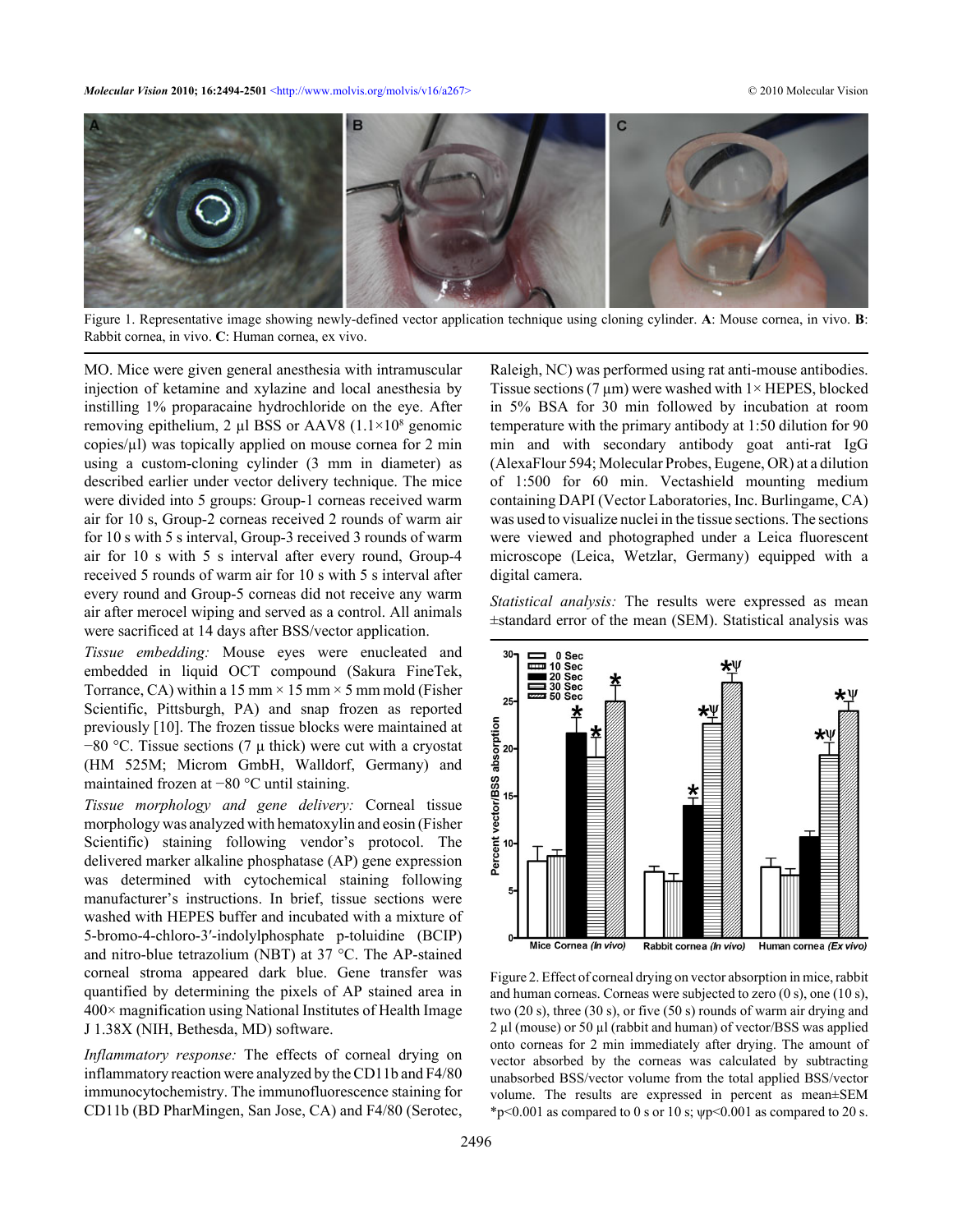

Figure 3. Representative images showing alkaline phosphatase marker gene delivery (purple) detected on day'36 in control (naive) and  $CCX$ /treated mouse cornea in vivo that received warm air. A: Naive. **B**: 20 s. C: 30 s. D: 50 s. Scale bar denotes 50 µm.

performed using either one-way ANOVA (ANOVA) followed by Tukey's multiple comparison test or two-way ANOVA followed by Bonferroni test.

### **RESULTS**

*Topical vector delivery technique:* Figure 1 shows details of the defined vector application technique developed for controlled and targeted gene delivery in the stroma, in vivo. As evident from figure, dispensing of BSS/vector inside a cloning cylinder limits its contact to neighboring ocular tissue. This significantly enhanced transgene delivery into the targeted corneal stroma and prevented transgene delivery into untargeted tissues such as limbus, conjunctiva, sclera, etc.

*Effect of corneal drying on absorption of topically applied solution:* Figure 2 shows the effect of corneal drying on absorption of topically applied BSS solution in mouse, rabbit, and human corneas. Mice corneas subjected to 0 or 10 s drying showed 8 $\pm$ 1.5% absorption of topically applied BSS solution. Drying for 20, 30, or 50 s significantly  $(p<0.001)$  enhanced the absorption to  $21 \pm 1.4\%$ ,  $19 \pm 2.1\%$ , and  $25 \pm 1.5\%$ ,

respectively. No statistical significance in corneal absorption was noted between 20, 30, or 50 s of drying, which may be because of small volume  $(2 \mu l)$  of topically applied solution.

Zero and 10 s drying of rabbit corneas showed  $7\pm1.1\%$ absorption of topically applied BSS solution. Twenty seconds of warm air drying significantly (p<0.001) enhanced corneal absorption to 14±0.8%. Thirty and 50 s of warm air drying in rabbits resulted in further increase in corneal absorption to 22 $\pm$ 0.6% and 27 $\pm$ 0.8% (p<0.001; Figure 2).

Human corneas exposed to 0 or 10 s of drying showed 7±0.6% absorption of topically applied BSS solution. Twenty seconds of warm air drying enhanced corneal absorption to 10±0.6% but the increase was not statistically significant. Corneas subjected to 30 or 50 s of drying showed  $19\pm1.15\%$ and  $24\pm0.9\%$  absorption which was significantly (p<0.001) more compared to corneas subjected to either zero or twenty cycles of air drying (Figure 2).

*Effect of corneal drying on gene expression:* We next tested the effect of different rounds of corneal drying on AAV-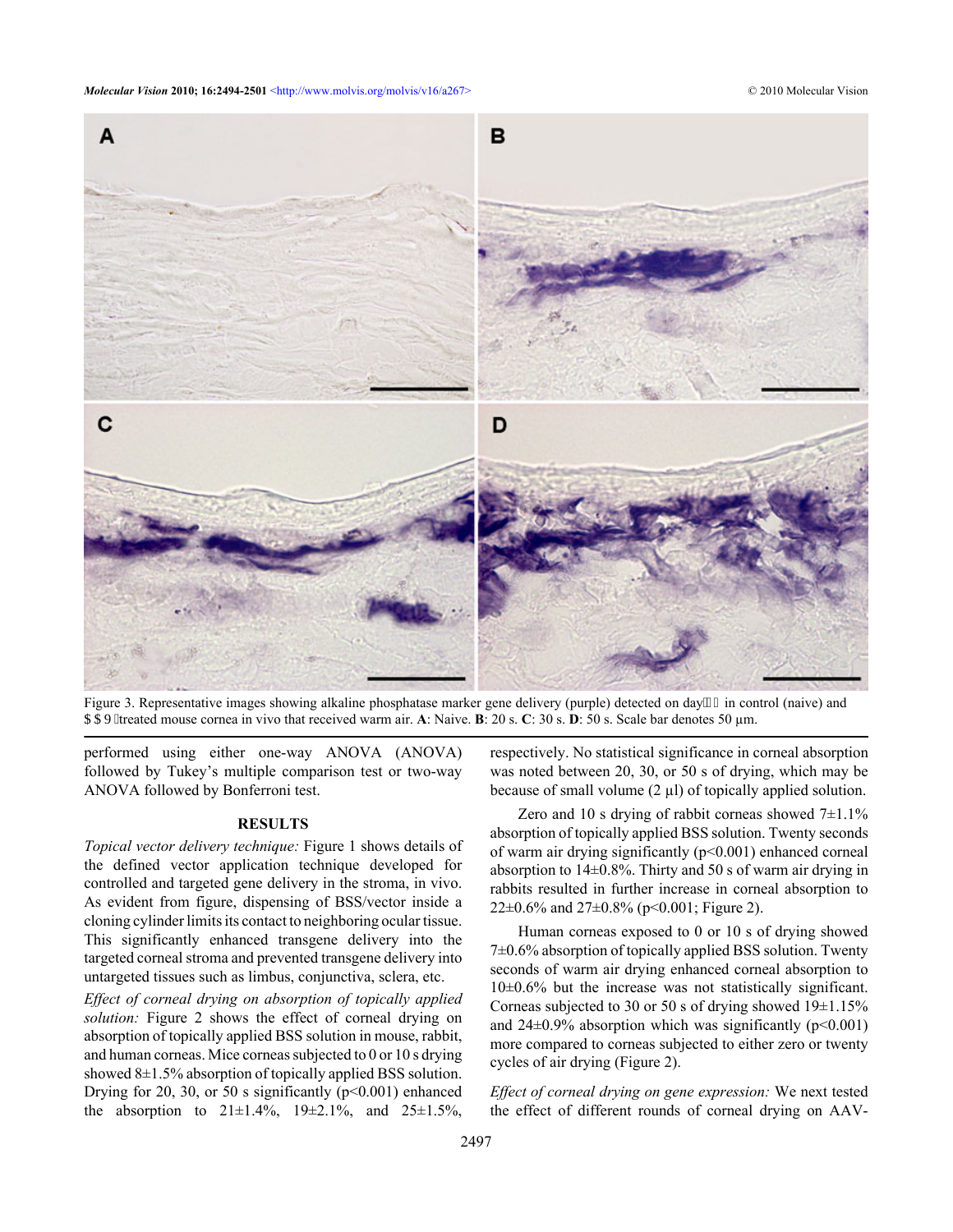mediated gene expression. Figure 3 shows AAV8-mediated gene expression in mice corneas subjected to 20, 30, or 50 s drying. Corneas exposed to 20 or fewer seconds of drying showed mild to moderate level of gene expression. As is evident from the figure, corneas exposed to 30 s of drying demonstrated significantly more gene expression. Fifty seconds of drying resulted in a further enhancement of gene expression (Figure 3).

Figure 4 shows the quantification of gene expression in corneas subjected to 20, 30, or 50 s of warm air drying. Corneas exposed to 50 s of drying showed the highest level of gene expression and it was significantly ( $p<0.05$ ) more compared to groups subjected to 20 and 30 s of drying. Relative comparison between the 30 s and 20 s treatment group revealed significantly  $(p<0.05)$  higher levels of gene expression in corneas exposed to 30 s of drying.

*Effect of corneal drying on corneal morphology and inflammatory response:* To test the possibility of corneal injury due to warm air drying, we performed histological examination by hematoxylin and eosin-staining of mice corneas. Figure 5 shows hematoxylin and eosin-stained corneal sections obtained from mice subjected to 0, 20, 30, or 50 s of warm air drying. No apparent structural abnormalities were detected in mice corneas subjected to 30 or fewer s of warm air drying. On the other hand, mice corneas exposed to 50 s of warm air drying showed structural damage in the anterior stroma. A large number of hematoxylin-stained nuclei were also detected in the anterior stroma of these corneas suggesting the possibility of inflammatory cells.



Figure 4. Digital quantification of delivered marker gene expression detected at day 14 in mouse corneas in vivo. These corneas received 2 µl of AAV8 vector immediately after 0, 20, 30, or 50 s of drying. The corneas that underwent 50 s of drying showed the highest level of gene expression followed by 30 s and then the 20 s group. \*p<0.05 as compared to 20 s;  $\psi$ p<0.05 as compared to 30 s.

The presence of inflammatory cells was confirmed by imunostaining for CD11b, a marker for activated granulocytes, and F4/80, a macrophage specific antigen. Figure 6 shows CD11b staining in corneas exposed to 0, 20, 30, or 50 s of warm air drying. Mice corneas subjected to  $\pm 30$ s of warm air showed 7±2 CD11b+ cells and 50 s showed 33±5 CD11b+ cells, suggesting increase infiltration of activated granulocytes in severely dried cornea. The F4/80, marker for macrophages, showed similar results (data not shown).

#### **DISCUSSION**

Recent success in vision restoration in patients suffering with Leber congenital amaurosis with gene therapy affirms its promise to treat eye diseases [21,22]. Gene therapy approaches for corneal diseases is still in a developmental phase in which practical considerations for safety and efficacy have dominated the efforts. Numerous viral and non-viral vectors have been identified for this purpose [5-7]. Our laboratory recently studied the efficacy and toxicity of multiple AAV serotypes for delivering genes in the stroma using in vitro [9,11] and in vivo [10,13] models. To reduce side effects, improve safety and augment targeted delivery of genes into keratocytes or the stroma in vivo with AAV we are attempting to define vector-delivery techniques. It is our central hypothesis that vector and vector-delivery techniques regulate transgene delivery in the cornea in vivo. In this study, we report a simple minimally invasive hair-dryer based topical vector-delivery technique that significantly increases AAV-mediated transgene delivery in the mouse stroma in vivo, without compromising typical corneal morphology or function. Furthermore, we report that controlled drying of the mouse, rabbit and human corneas with hair dryer increases vector absorption in these tissues, and likely is the reason for increased transgene delivery in the mouse stroma in vivo.

Corneal hydration is regulated by epithelial barrier, proteoglycans' water holding capacity, endothelial waterpumping mechanism, intraocular pressure and evaporation of fluid from the corneal surface and is critical for corneal function and clear vision [23,24]. In addition to these factors many agents such as benzalkonium chloride, cetylpyridinium chloride, EDTA, polyethoxylated castor oil, sodium deoxycholate etc present in ophthalmic topical formulations have been shown to influence corneal hydration [23,25]. We postulated that controlled drying of the cornea for short duration augments fluid absorbing capacity of the cornea until corneal hydration returns to the normal levels. Indeed, increased uptake of topical solution after corneal drying was observed in mouse, rabbit, and human corneas. Based on these observations, we conclude that enhanced transgene expression noted in mouse cornea in vivo after the topical application of AAV vector on de-epitheliazed air-dried corneas is because of increased vector absorption. The hairdryer-assisted corneal drying was chosen because this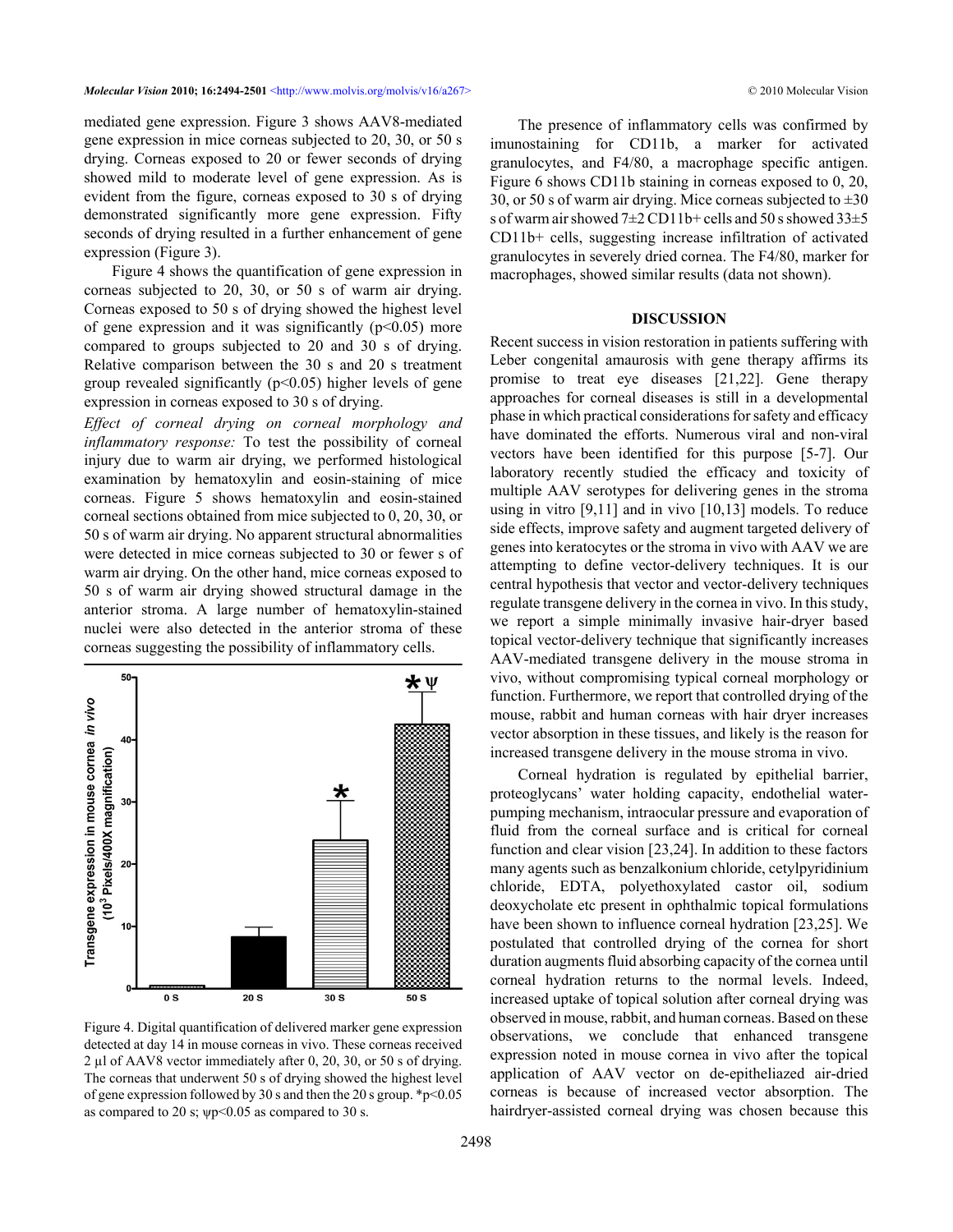

Figure 5. Representative images of H&E staining showing histology of mouse corneas subjected to air drying and collected on day 14 after vector application. **A**: Naive. **B**: 20 s. **C**: 30 s. **D**: 50 s. Corneas exposed to ≤30 s of drying showed normal morphology whereas corneas subjected to 50 s of drying showed moderate morphological changes in anterior stroma. Scale bar denotes 50 µm.



Figure 6. Representative immunohistochemistry images showing CD11b+ cells in naive and AAV-treated mouse corneas subjected to warm air and collected on day 14 after vector application. **A**: Naive. **B**: 20 s. **C**: 30 s. **D**: 50 s. DAPI stained nuclei are shown in blue and CD11b+ cells are shown in red. Scale bar denotes 50 µm.

technique is an acceptable conventional treatment in clinical practice for corneal abnormalities such as Fuchs' dystrophy [20]. We observed that application of 5 rounds of 10 s air drying compromised corneal morphology in vivo and 3 rounds of 10 s drying significantly augmented gene transfer without jeopardizing corneal morphology and 1 or 2 rounds of 10 s drying augmented only mild-to-moderate degree of gene transfer with no altered corneal morphology. These observations suggest that identification of duration of corneal drying for each species may be required.

Corneal epithelium acts as a strong barrier to topical gene delivery. We found that removal of corneal epithelium is necessary for achieving larger and targeted gene delivery into the stroma of mouse and rabbit corneas in vivo [8,10,13]. In the present study, the epithelium was removed via mechanical scraping as this technique is routinely used clinically in refractive laser surgical procedures such as photorefractive keratectomy, laser epithelial keratomileusis, etc. Mechanical removal of epithelium is known to induce keratocyte apoptosis, inflammation and wound healing in the cornea [26,27]. We [26,27] and other researchers [28] have shown that release of cytokines and growth factors following epithelial injury that ignite a transient wound healing response in the cornea. No additional inflammatory response was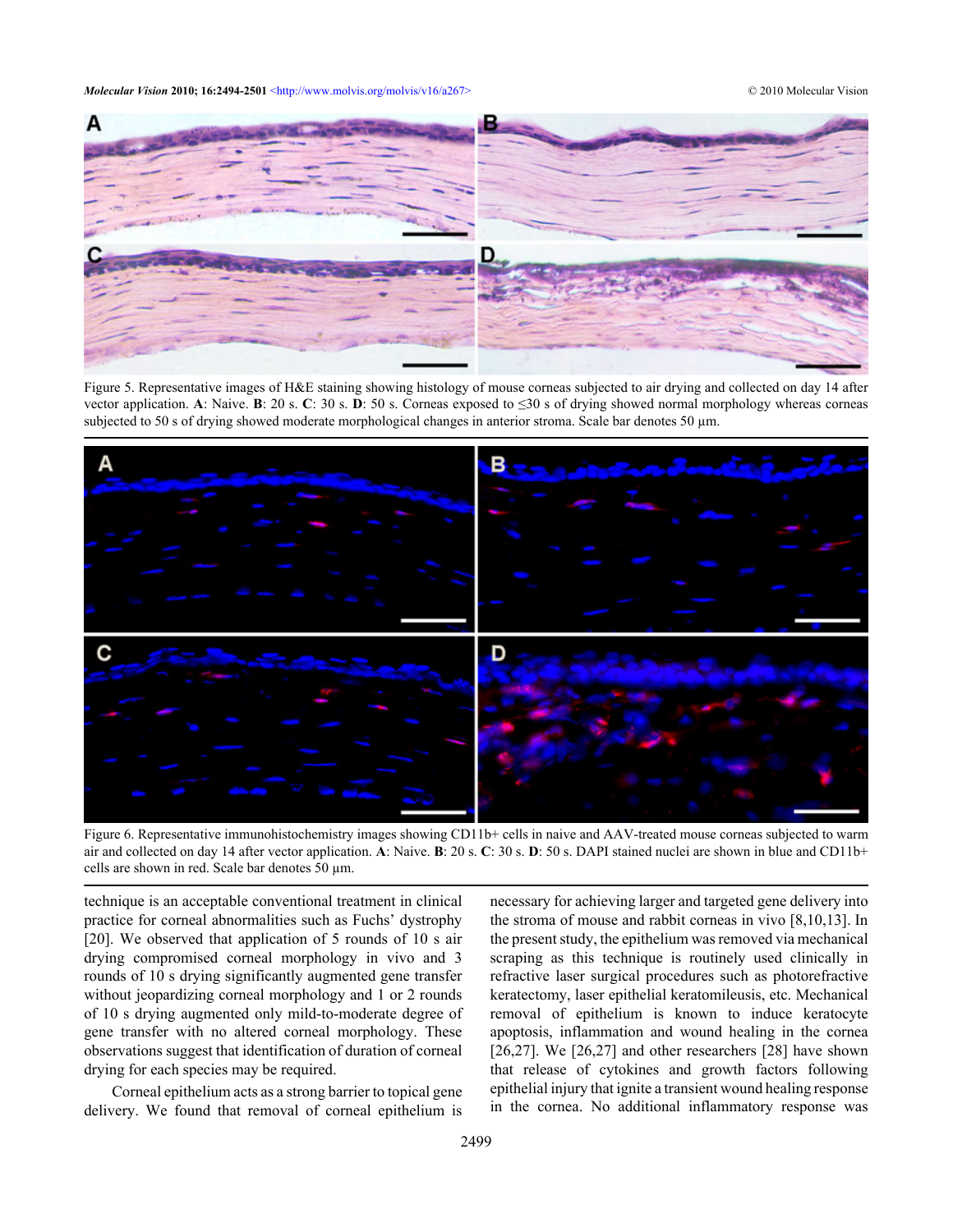observed in the corneas subjected upto 3 rounds of warm air drying as supported by the detection of statistically comparable level of inflammatory cells in mouse corneas exposed to zero or 3 rounds of ten seconds drying. Significantly more inflammatory cells were noted in the corneal sections receiving 5 rounds of 10 s drying.

In conclusion, we demonstrate that controlled drying of the cornea with hair dryer is safe and results in increased vector absorption and consequently enhanced transgene delivery in the cornea. Furthermore, the newly optimized minimally invasive topical vector-delivery technique can be used in combination with AAV vector to achieve therapeutic levels of genes in the stroma of the cornea in vivo without causing significant side effects.

### **ACKNOWLEDGMENTS**

The work was supported by the RO1EY17294 (R.R.M.) grant from the National Eye Institute, NIH, Bethesda, MD, 1I01BX000357–01 (R.R.M.) grant from the Veteran Health Affairs, Washington, DC, and an unrestricted grant from the Research to Prevent Blindness, New York, NY. The authors thank Heartland Eye Bank, St. Louis, MO for providing donor human corneas, and Jonathan CK Tovey, Rangan Gupta, Eric T. Hansen, and Yasaman J. Hemmat for their help in this project.

#### **REFERENCES**

- 1. Parker DG, Brereton HM, Coster DJ, Williams KA. The potential of viral vector-mediated gene transfer to prolong corneal allograft survival. Curr Gene Ther 2009; 9:33-44. [\[PMID: 19275570\]](http://www.ncbi.nlm.nih.gov/entrez/query.fcgi?cmd=Retrieve&db=PubMed&dopt=abstract&list_uids=19275570)
- 2. Behrens A, McDonnell PJ. Gene therapy for the prevention of corneal haze after photorefractive/phototherapeutic keratectomy excimer laser surgery. Adv Exp Med Biol 2002; 506:1315-21[. \[PMID: 12614073\]](http://www.ncbi.nlm.nih.gov/entrez/query.fcgi?cmd=Retrieve&db=PubMed&dopt=abstract&list_uids=12614073)
- 3. Chen P, Yin H, Wang Y, Mi J, He W, Xie L, Wang Y. Multigene targeted antiangiogenic therapies for experimental corneal neovascularization. Mol Vis 2010; 16:310-9[. \[PMID:](http://www.ncbi.nlm.nih.gov/entrez/query.fcgi?cmd=Retrieve&db=PubMed&dopt=abstract&list_uids=20208988) [20208988\]](http://www.ncbi.nlm.nih.gov/entrez/query.fcgi?cmd=Retrieve&db=PubMed&dopt=abstract&list_uids=20208988)
- 4. Saghizadeh M, Kramerov AA, Yu FS, Castro MG, Ljubimov AV. Normalization of wound healing and diabetic markers in organ cultured human diabetic corneas by adenoviral delivery of c-Met gene. Invest Ophthalmol Vis Sci 2010; 51:1970-80. [\[PMID: 19933191\]](http://www.ncbi.nlm.nih.gov/entrez/query.fcgi?cmd=Retrieve&db=PubMed&dopt=abstract&list_uids=19933191)
- 5. Mohan RR, Sharma A, Netto MV, Sinha S, Wilson SE. Gene therapy in the cornea. Prog Retin Eye Res 2005; 24:537-59. [\[PMID: 15955719\]](http://www.ncbi.nlm.nih.gov/entrez/query.fcgi?cmd=Retrieve&db=PubMed&dopt=abstract&list_uids=15955719)
- 6. Sharma A, Ghosh A, Siddapa C, Mohan RR. Ocular Surface: Gene Therapy. In: Besharse J, Dana R, Dartt DA, editors. Encyclopedia of the eye. Elsevier; 2010. p. 185–194.
- 7. Klausner EA, Peer D, Chapman RL, Multack RF, Andurkar SV. Corneal gene therapy. J Control Release 2007; 124:107-33. [\[PMID: 17707107\]](http://www.ncbi.nlm.nih.gov/entrez/query.fcgi?cmd=Retrieve&db=PubMed&dopt=abstract&list_uids=17707107)
- 8. Mohan RR, Schultz GS, Hong JW, Mohan RR, Wilson SE. Gene transfer into rabbit keratocytes using AAV and lipidmediated plasmid DNA vectors with a lamellar flap for stromal access. Exp Eye Res 2003; 76:373-83. [\[PMID:](http://www.ncbi.nlm.nih.gov/entrez/query.fcgi?cmd=Retrieve&db=PubMed&dopt=abstract&list_uids=12573666) [12573666\]](http://www.ncbi.nlm.nih.gov/entrez/query.fcgi?cmd=Retrieve&db=PubMed&dopt=abstract&list_uids=12573666)
- 9. Sharma A, Ghosh A, Hansen ET, Newman JM, Mohan RR. Transduction efficiency of AAV 2/6, 2/8 and 2/9 vectors for delivering genes in human corneal fibroblasts. Brain Res Bull 2010; 81:273-8. [\[PMID: 19616080\]](http://www.ncbi.nlm.nih.gov/entrez/query.fcgi?cmd=Retrieve&db=PubMed&dopt=abstract&list_uids=19616080)
- 10. Sharma A, Tovey JC, Ghosh A, Mohan RR. AAV serotype influences gene transfer in corneal stroma *in vivo.* Exp Eye Res 2010; 91:440-8[. \[PMID: 20599959\]](http://www.ncbi.nlm.nih.gov/entrez/query.fcgi?cmd=Retrieve&db=PubMed&dopt=abstract&list_uids=20599959)
- 11. Buss DG, Giuliano E, Sharma A, Mohan RR. Gene delivery in the equine cornea: a novel therapeutic strategy. Vet Ophthalmol 2010; 13:301-6. [\[PMID: 20840107\]](http://www.ncbi.nlm.nih.gov/entrez/query.fcgi?cmd=Retrieve&db=PubMed&dopt=abstract&list_uids=20840107)
- 12. Surace EM, Auricchio A. Versatility of AAV vectors for retinal gene transfer. Vision Res 2008; 48:353-9. [\[PMID: 17923143\]](http://www.ncbi.nlm.nih.gov/entrez/query.fcgi?cmd=Retrieve&db=PubMed&dopt=abstract&list_uids=17923143)
- 13. MohanRRSchultzGSSharmaASinhaSNettoMVWilsonSECont rolled and site-selective gene delivery into mouse keratocytes by adeno-associated viral, lentiviral and plasmid vectors.ARVO Annual Meeting; 2005 May 1-5; Fort Lauderdale (FL)
- 14. Liu J, Saghizadeh M, Tuli SS, Kramerov AA, Lewin AS, Bloom DC, Hauswirth WW, Castro MG, Schultz GS, Ljubimov AV. Different tropism of adenoviruses and adeno-associated viruses to corneal cells: implications for corneal gene therapy. Mol Vis 2008; 14:2087-96. [\[PMID: 19023450\]](http://www.ncbi.nlm.nih.gov/entrez/query.fcgi?cmd=Retrieve&db=PubMed&dopt=abstract&list_uids=19023450)
- 15. Lebherz C, Maguire A, Tang W, Bennett J, Wilson JM. Novel AAV serotypes for improved ocular gene transfer. J Gene Med 2008; 10:375-82. [\[PMID: 18278824\]](http://www.ncbi.nlm.nih.gov/entrez/query.fcgi?cmd=Retrieve&db=PubMed&dopt=abstract&list_uids=18278824)
- 16. Hao J, Li SK, Kao WW, Liu CY. Gene delivery to cornea. Brain Res Bull 2010; 81:256-61. [\[PMID: 19560524\]](http://www.ncbi.nlm.nih.gov/entrez/query.fcgi?cmd=Retrieve&db=PubMed&dopt=abstract&list_uids=19560524)
- 17. Maurice DM, Riley MV. The cornea. In: Graymore C, editor. Biochemistry of the Eye. NewYork: Academic Press; 1970. p. 1–103.
- 18. Maurice DM. Cornea and sclera. In: Davson D, editor. The eye. Vol Ib. 3rd ed. London: Academic Press; 1984. p. 1–158.
- 19. Pels E, Beele H, Claerhout I. Eye bank issues: II. Preservation techniques: warm versus cold storage. Int Ophthalmol 2008; 28:155-63[. \[PMID: 17505780\]](http://www.ncbi.nlm.nih.gov/entrez/query.fcgi?cmd=Retrieve&db=PubMed&dopt=abstract&list_uids=17505780)
- 20. Suh LH, Emerson MV. Fuchs endothelial dystrophy: pathogenesis and management. In: Reinhard T, Larkin F, editors. Cornea and external disease. Jun AS. Berlin: Springer-Verlag; 2008. p. 1–13.
- 21. Bainbridge JW, Smith AJ, Barker SS, Robbie S, Henderson R, Balaggan K, Viswanathan A, Holder GE, Stockman A, Tyler N, Petersen-Jones S, Bhattacharya SS, Thrasher AJ, Fitzke FW, Carter BJ, Rubin GS, Moore AT, Ali RR. Effect of gene therapy on visual function in Leber's congenital amaurosis. N Engl J Med 2008; 358:2231-9[. \[PMID: 18441371\]](http://www.ncbi.nlm.nih.gov/entrez/query.fcgi?cmd=Retrieve&db=PubMed&dopt=abstract&list_uids=18441371)
- 22. Maguire AM, High KA, Auricchio A, Wright JF, Pierce EA, Testa F, Mingozzi F, Bennicelli JL, Ying GS, Rossi S, Fulton A, Marshall KA, Banfi S, Chung DC, Morgan JI, Hauck B, Zelenaia O, Zhu X, Raffini L, Coppieters F, De Baere E, Shindler KS, Volpe NJ, Surace EM, Acerra C, Lyubarsky A, Redmond TM, Stone E, Sun J, McDonnell JW, Leroy BP, Simonelli F, Bennett J. Age-dependent effects of RPE65 gene therapy for Leber's congenital amaurosis: a phase 1 doseescalation trial. Lancet 2009; 374:1597-605[. \[PMID:](http://www.ncbi.nlm.nih.gov/entrez/query.fcgi?cmd=Retrieve&db=PubMed&dopt=abstract&list_uids=19854499) [19854499\]](http://www.ncbi.nlm.nih.gov/entrez/query.fcgi?cmd=Retrieve&db=PubMed&dopt=abstract&list_uids=19854499)
- 23. Manchester PT Jr. Hydration of the cornea. Trans Am Ophthalmol Soc 1970; 68:425-61[. \[PMID: 5524214\]](http://www.ncbi.nlm.nih.gov/entrez/query.fcgi?cmd=Retrieve&db=PubMed&dopt=abstract&list_uids=5524214)
- 24. Monti D, Chetoni P, Burgalassi S, Najarro M, Saettone MF. Increased corneal hydration induced by potential ocular penetration enhancers: assessment by differential scanning